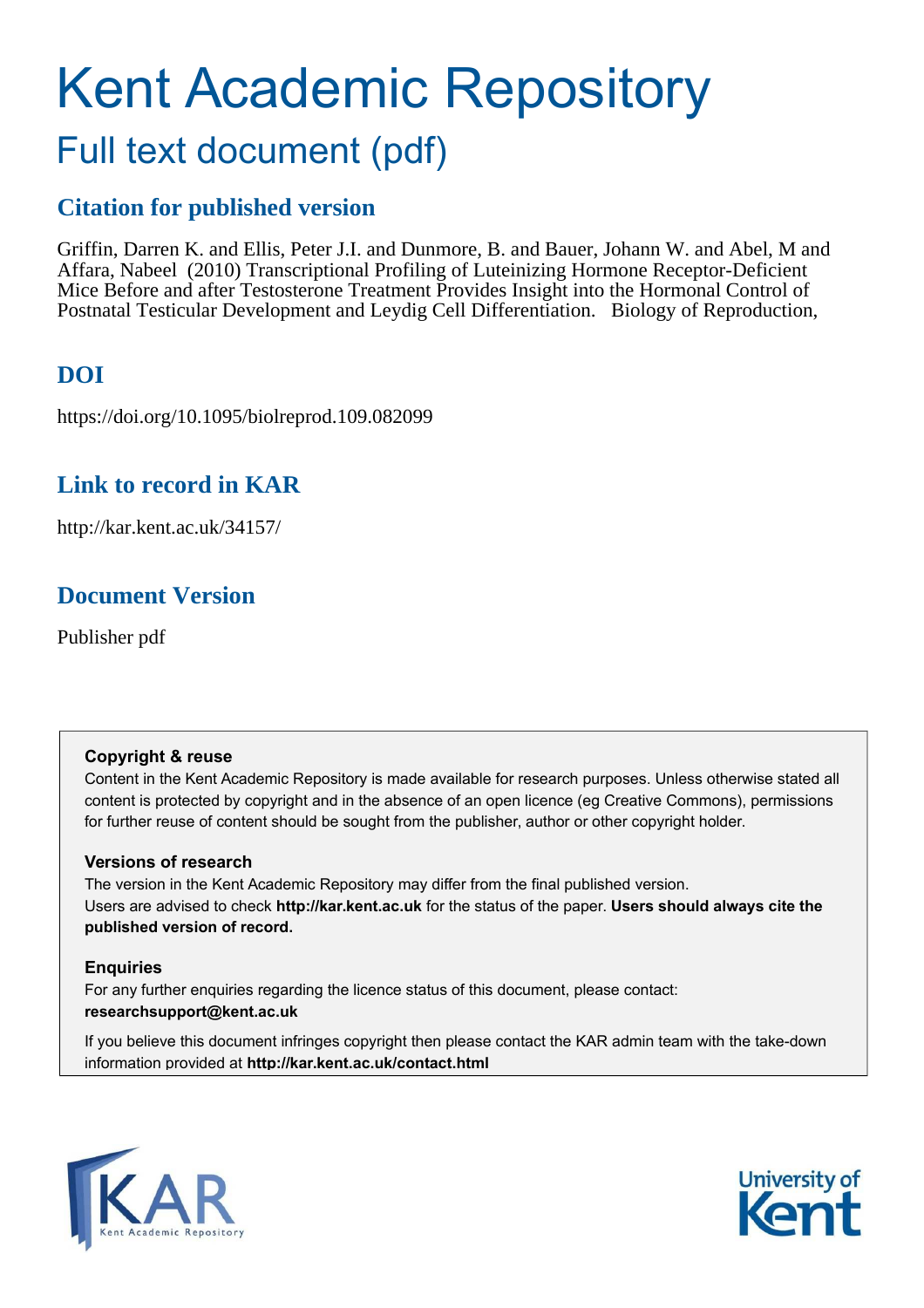### Transcriptional Profiling of Luteinizing Hormone Receptor-Deficient Mice Before and after Testosterone Treatment Provides Insight into the Hormonal Control of Postnatal Testicular Development and Leydig Cell Differentiation<sup>1</sup>

D.K. Griffin,<sup>3,4</sup> P.J. Ellis,<sup>3,5</sup> B. Dunmore,<sup>5</sup> J. Bauer,<sup>5</sup> M.H. Abel,<sup>6</sup> and N.A. Affara<sup>2,5</sup>

Department of Biosciences,<sup>4</sup> University of Kent, Canterbury, United Kingdom Department of Pathology,<sup>5</sup> University of Cambridge, Cambridge, United Kingdom Department of Physiology, Anatomy, and Genetics,  $\frac{6}{5}$  University of Oxford, Oxford, United Kingdom

#### ABSTRACT

Luteinizing hormone (LH) is a key regulator of male fertility through its effects on testosterone secretion by Leydig cells. Transcriptional control of this is, however, currently poorly understood. Mice in which the LH receptor is knocked out (LuRKO) show reduced testicular size, reduced testosterone, elevated serum LH, and a spermatogenic arrest that can be rescued by the administration of testosterone. Using genomewide transcription profiling of LuRKO and control testes during postnatal development and following testosterone treatment, we show that the transcriptional effects of LH insensitivity are biphasic, with an early testosterone-independent phase and a subsequent testosterone-dependent phase. Testosterone rescue reenables the second, testosterone-dependent phase of the normal prepubertal transcription program and permits the continuation of spermatogenesis. Examination of the earliest responses to testosterone highlights six genes that respond rapidly in a dose-dependent fashion to the androgen and that are therefore candidate regulatory genes associated with the testosterone-driven progression of spermatogenesis. In addition, our transcriptional data suggest a model for the replacement of fetal-type Leydig cells by adult-type cells during testicular development in which a testosterone feedback switch is necessary for adult Leydig cell production. LH signaling affects the timing of the switch but is not a strict requirement for Leydig cell differentiation.

early development, Leydig cells, luteinizing hormone, spermatid, spermatogenesis, testis, testosterone

#### INTRODUCTION

Prepubertal growth and development of the testis is controlled through a balance of genetic and hormonal factors operating in a microenvironment of somatic and gametic cells, involving extensive cell-cell interactions and hormonal signaling. Endocrine control of this process is exerted via the hypothalamo-pituitary-gonadal axis in which gonadotropin-

 $2$ Correspondence: Nabeel A. Affara, University of Cambridge, Department of Pathology, Tennis Court Rd, Cambridge CB2 1QP, U.K. FAX: 44 1223 333700; e-mail: na@mole.bio.cam.ac.uk  $3$ These authors contributed equally to the work.

Received: 22 October 2009. First decision: 12 November 2009. Accepted: 15 January 2010.  $© 2010$  by the Society for the Study of Reproduction, Inc. eISSN: 1529-7268 http://www.biolreprod.org ISSN: 0006-3363

releasing hormone from the hypothalamus triggers secretion of follicle-stimulating hormone (FSH) and luteinizing hormone (LH) from the pituitary. These two hormones in turn support testis growth and development [1].

Deeper understanding the mode of action of these hormones can be achieved through the study of animal models in which the hormones themselves, or their receptors, are absent or nonfunctional. Such studies indicate that while FSH is important for the control of Sertoli cell proliferation and overall testis size, it is not required for fertility because male mice lacking FSH, or its receptor, are fertile despite reduced testicular volume [2–4]. In contrast, LH is strictly necessary for male function. There are two mutant mouse model systems in which the LH pathway is ablated [5, 6], and both are cryptorchid and infertile. Of these, the best characterized is the LuRKO (LH receptor knocked out) model in which exon 11 of the *Lhcgr* gene encoding the LH receptor is deleted. This exon encodes the intracellular and transmembrane domains, and its loss leads to a total lack of receptor function. The comparison of the prepubertal testis development of LuRKO mice with normal controls provides a unique insight into the contribution of LH to this process. In male LuRKO mice, testicular size is significantly reduced from around Day 13 postpartum, and normal germ cell differentiation is disrupted, arresting at the early round spermatid stage around Days 19–20 postpartum [5].

Evidence from several prior studies suggests that the effects of LH are largely mediated via the stimulation of testosterone production by the Leydig cells. Spermatogenesis in the hypogonadal (hpg) mouse, which lacks both FSH and LH, can be restored by treatment either with exogenous human chorionic gonadotropin (hCG), an alternate ligand for the LH receptor, or with testosterone, although the mice remain infertile due to impaired sexual behavior [7, 8]. In LuRKO mice, testosterone treatment restores spermatogenesis and partially restores fertility, although there is still a reduction in accessory gland function and impaired sexual behavior [9]. Sertoli cells are a key testosterone target in the developing postnatal testis, and the SCARKO (Sertoli cell androgen receptor knockout) mouse model, which has a selective loss of androgen receptor function in Sertoli cells, shows a similar phenotype to the LuRKO mouse [10]. Nevertheless, the presence of androgen receptors on other cell types in the testis, including peritubular myoid cells [11] and the Leydig cells themselves [12], indicates that Sertoli cells are not the only target for testosterone.

Luteinizing hormone levels in normal mice are low throughout pregnancy and after birth. Luteinizing hormone levels rise sharply with the onset of puberty between Days 20 and 25 of postnatal life, peaking around Day 30 and then declining slowly thereafter [13]. Testosterone levels, however, follow a more complex profile. Androgen support in fetal and

<sup>&</sup>lt;sup>1</sup>Supported by the Biotechnology and Biological Sciences Research Council (BB/F007434/1 to P.J.I.E. and N.A.A. BB/E024211/1 to D.K.G., and Career Development Fellowship to D.K.G.) and the Wellcome Trust (WT078137 to M.H.A. and Peter O'Shaughnessy).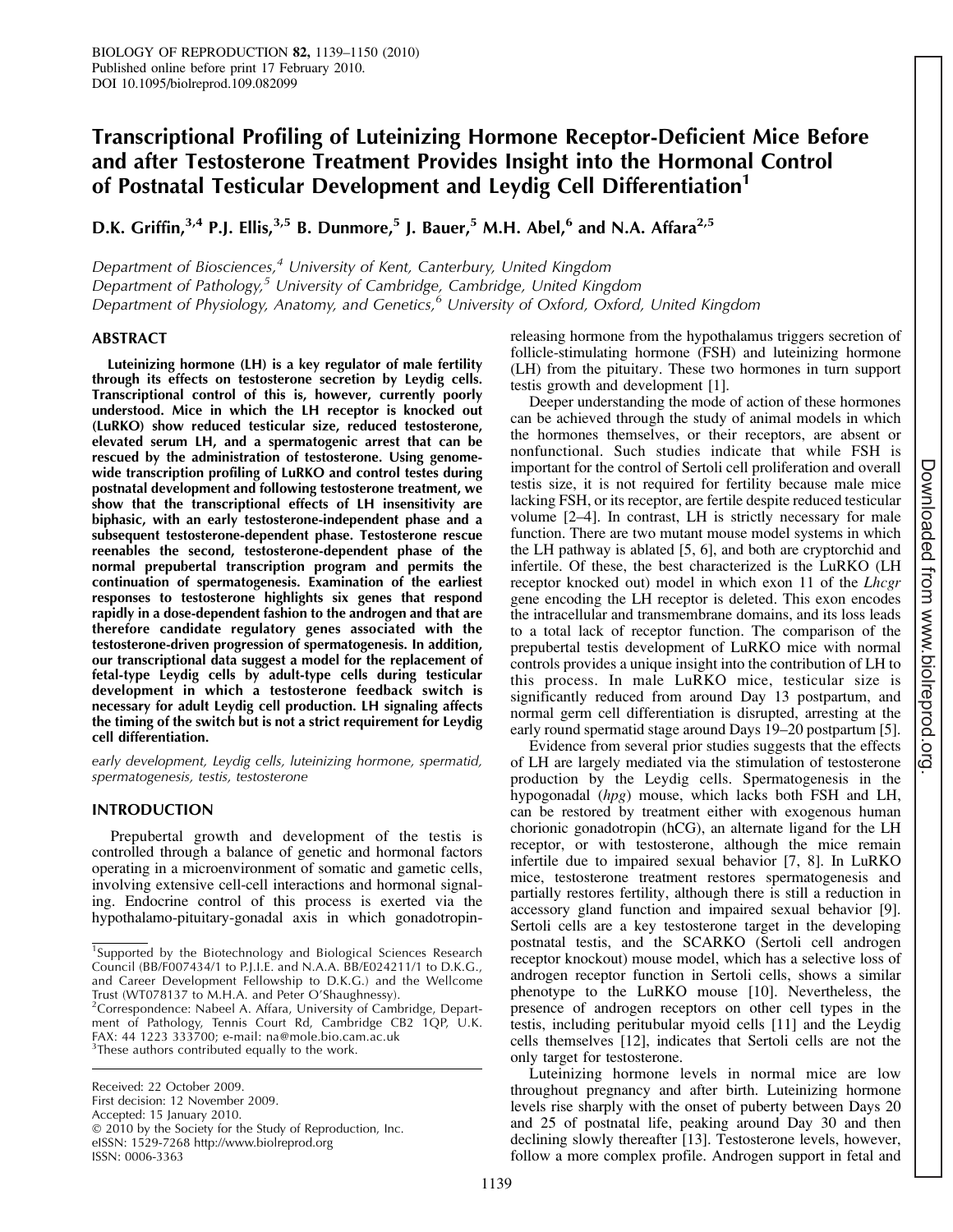perinatal life is provided by the fetal-type Leydig cells, which secrete androgen independently of LH. Testosterone levels rise throughout pregnancy, peaking around the time of birth, and then dropping rapidly thereafter [14]. Adult Leydig cells replace the fetal cells from around Day 7 postpartum and subsequently proliferate in an LH-dependent manner [15, 16]. Testosterone secretion in adult Leydig cells is LH dependent, and thus they are believed to remain largely quiescent until the pubertal LH surge. This then triggers a corresponding rise in testosterone from around Day 25 postpartum, reaching full adult levels by about Day 40 postpartum. In LuRKO males, where Leydig cells are markedly reduced in size and number, there is no pubertal surge in testosterone, and adult testosterone levels in the serum are very significantly reduced, indicating that pubertal androgen activity requires LH stimulation. Serum LH levels in adult LuRKO males are elevated over tenfold due to loss of negative feedback regulation by testosterone at the level of the pituitary [9]. Testicular descent, prostate and seminal vesicle growth, and maturation of the external genitalia are all dependent on this pubertal androgen surge and are abrogated in LuRKO male mice [5].

Given the hormonal profiles outlined above, the spermatogenic arrest in LuRKO presents an apparent paradox: the onset of arrest is at or before Day 19 postpartum, when testosterone levels are their lowest during normal development [17], and yet the arrest is clearly androgen dependent, as shown by hormone replacement experiments. A second puzzling feature is that older LuRKO males show breakthrough spermatogenesis, with all the germ cell stages being present in the testis at 12 mo of age despite continuing lack of LH activity, low number of Leydig cells, and sustained low testosterone levels [18]. The spermatogenic arrest is thus best characterized as an extreme delay in progression rather than a complete block.

The molecular mechanisms through which LH achieves its effects remains largely underexplored, and the transcriptional effects underlying the promotion of germ cell differentiation by LH are unknown. Through RT-PCR analysis, O'Shaughnessy et al. [17] identified five groups of genes based on their expression in normal fetal and adult Leydig cells, and Zhang et al. [19] subsequently examined the expression of some of these genes in prepubertal LuRKO testes. These studies however addressed only a few selected candidate genes, and a global overview of the transcriptional changes in LuRKO mice testes compared to normal controls has yet to be presented.

This study aims to investigate the role of LH and testosterone during prepubertal testicular development by performing transcriptional profiling of RNA from LuRKO mice testes at a range of prepubertal developmental time points compared to normal controls and at various time points following the administration of varying doses of testosterone. Because the delay/arrest seen in LuRKO mice occurs during this first wave, developmental profiling during the window surrounding the onset of arrest is a valid strategy for this model; this avoids the artifacts that can be introduced using an approach based on enzymatic digestion of the testis and cell separation. We chose a whole transcriptome approach to produce a global overview of gene expression changes as well as a detailed exposition of the individual genes involved, the data of which might be used for further studies. In particular, we sought:

- 1. To identify genes deregulated in the testes of LuRKO mice prior to the replacement of the fetal Leydig cell population
- 2. To determine whether the fetal Leydig cell androgen production is LH dependent in vivo and identify potential non-testosterone-mediated effects of LH
- 3. To identify gene changes associated with the onset of spermatogenic arrest in LuRKO mice
- 4. To determine whether the transcriptional changes were detectable in advance of the observed histological changes and whether the genes concerned included known LH/ androgen response genes, which will also help resolve the issues surrounding the timing of the arrest in LuRKO germ cell progression
- 5. To determine which of the changes identified in 3 were corrected by testosterone replacement
- 6. To distinguish the upstream regulatory genes from their downstream targets by following the time course and dosedependent responses to testosterone therapy
- 7. To determine which of the changes identified in 3 could be induced by low-dose testosterone therapy, which relates to the reinitiation of spermatogenesis in aging LuRKO males with constitutively low testosterone

In so doing, we have highlighted candidate regulatory genes responsible for the action of LH and testosterone that may well be applicable to human fertility.

#### MATERIALS AND METHODS

#### LuRKO Testis Samples

LuRKO (official allele symhol  $L \nvert_{\text{Cgr}}$ <sup>tm1Hht</sup>) mice were maintained at the University of Oxford Department of Human Anatomy and Genetics, and all procedures were carried out in accordance with the Animals (Scientific Procedures) Act 1986 and with the approval of the Local Research and Ethics Committee. Testes were collected by dissection following cervical dislocation of the animal. Whole testes were snap frozen in liquid nitrogen and stored at -80°C prior to RNA extraction.

#### Experimental Design

Three experimental series were obtained. Series (a): a developmental time course examining LuRKO and wild-type littermate testes at Days 3, 8, 13, 19, and 27 postpartum, taking birth as Day 1. Series (b): a rescue time course following the testicular response to testosterone propionate treatment (2.5 mg) at 2, 4, 8, 12, 24, and 48 h postinjection. Series (c): a second rescue time course to examine the dose sensitivity of the androgen response at 24 h using varying doses of testosterone propionate (vehicle-only control,  $250$  ng,  $2.5 \mu$ g,  $25 \mu$ g, and 2.5 mg). Supplemental Data S1 (this and all supplemental data are available online at www.biolreprod.org) is a schematic showing the relationship between the three experimental series. For the two rescue series, Day 19 LuRKO males were given a single subcutaneous injection of the appropriate dose of testosterone propionate in 0.1 ml arachis oil. The controls for the two rescue series were the Day 19 sample from the developmental time course (constituting a time zero untreated sample) and a vehicle-only control harvested at 24 h postinjection. The 2.5 mg/24 h sample appears in both rescue series, as the penultimate time point of series (b) and the high-dose endpoint of series (c). Supplemental Data S2 shows the serum testosterone levels obtained in each experimental group. For all the treated samples, the time points and dose levels examined are before any overt histological change is apparent (Supplemental Data S3); thus, the observed expression changes are due to transcriptional regulation rather than changing cell numbers in the testis.

#### RNA Extraction

For each experimental sample, two biological replicates were obtained, each replicate being itself a pool of two animals to ensure sufficient material for hybridization. RNA from whole testis tissue was prepared using TRI reagent (Sigma) according to the manufacturer's protocol. Briefly, tissue samples were homogenized in TRI reagent, followed by chloroform extraction. The aqueous supernatant containing the RNA was retained, and the RNA precipitated with isopropanol. RNA pellets were washed with 70% ethanol, air dried, and resuspended in RNase-free water (Milli-Q). RNA concentration and integrity was assayed with a Nanodrop 1000 spectrophotometer and an Agilent 2100 Bioanalyzer.

#### Microarray Hybridization and Scanning

Array profiling was performed using the MouseWG-6 v2.0 oligonucleotide platform (Illumina). This comprises 45 281 probes from 30 789 different genes and splice variants, essentially covering the whole murine transcriptome. Probe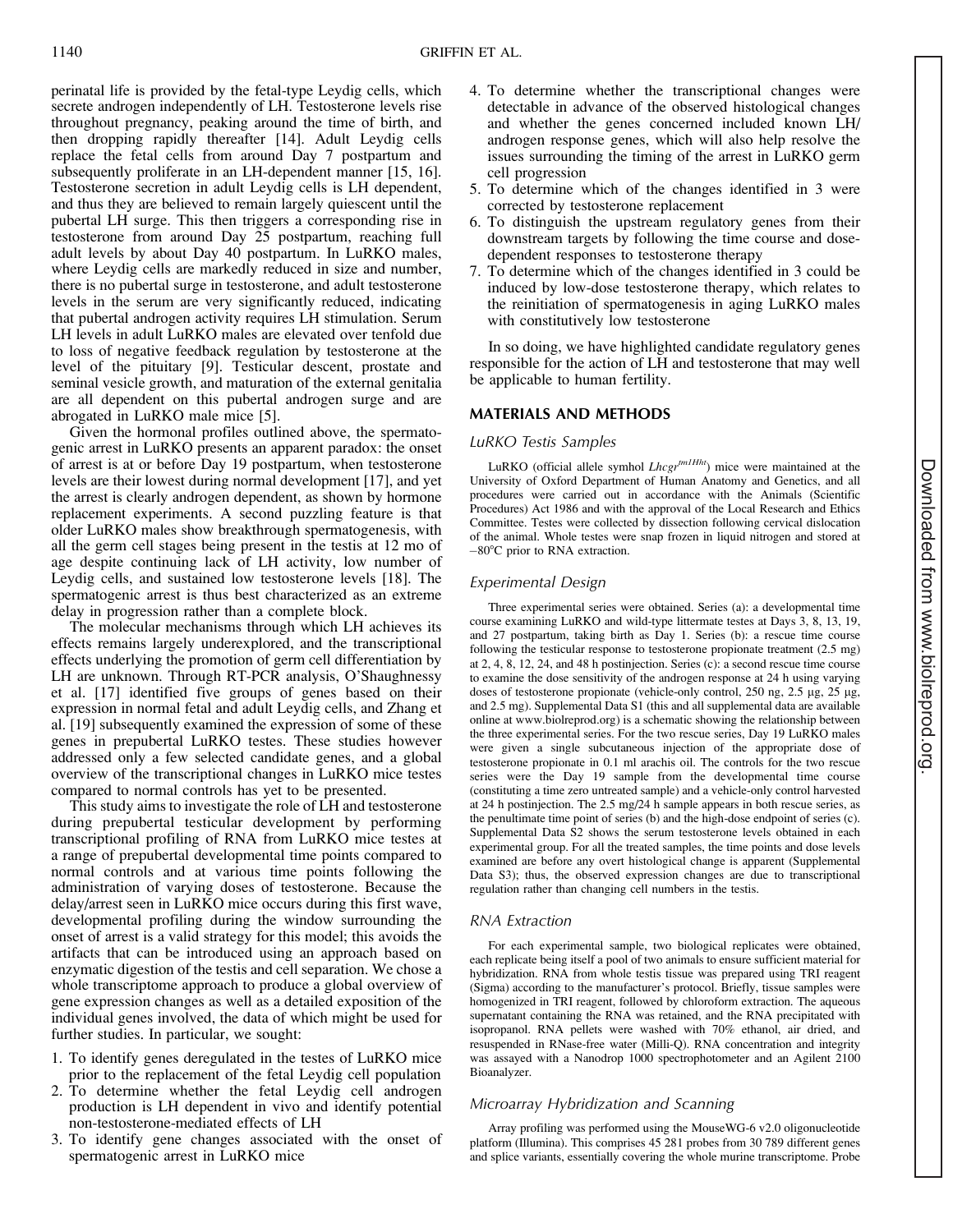labeling, hybridization, washing, and scanning were performed according to the manufacturer's protocols using the Illumina Total Prep kit (Applied Biosystems). Briefly, first-strand cDNA was synthesized in a total volume of 20 ll with the supplied reagents. The complete first-strand product was used for second-strand synthesis, followed by column purification. The purified product was then used for in vitro transcription using T7 polymerase. Biotin-16-dUTP was incorporated during this step, resulting in a biotinylated cRNA probe suitable for hybridization. Probe integrity was verified using the Nanodrop 100 and Agilent 2100, as was done for the initial RNA samples. Labeled cRNA (1.5  $\mu$ g) was hybridized to the array overnight at 58°C in a total volume of 30  $\mu$ l of the manufacturer's hybridization buffer, followed by posthybridization stringency washing and scanning using Illumina standard protocols.

#### Data Analysis

Scanned array expression data were imported into BeadStudio (Illumina) for normalization, preliminary analysis, and filtering. Quantile normalization without background subtraction was used, and the Illumina custom error model was used to generate present/absent calls for each probe (present is defined as P  $<$  0.01 for signal detection) on each array and to call differentially expressed genes at each of the developmental stages (defined as  $P < 0.05$  after false discovery rate correction). Two samples with low labeling efficiency and weak signal from housekeeping genes were judged as failed hybridizations and excluded from further analysis. This affected one replicate from the 24-h testosterone-treated time point and one replicate from the 27-h LuRKO developmental sample. Normalized data from BeadStudio was filtered to exclude genes not expressed in testis (i.e., data from probes that were classed as absent in all samples). This yielded a final data set covering 30 389 probes from 21 305 different genes. ANOVA analysis and figure generation were subsequently carried out using InforSense Discovery Edition (InforSense). The full array data set has been submitted to GEO, accession number GSE19453. Selected gene lists were used for gene ontology analysis using GOEAST (gene ontology enrichment analysis) and KEGG (Kyoto encyclopedia of genes and genomes) pathways using Pathway-Express. Array results for selected genes and samples were confirmed using quantitative RT-PCR (Supplemental Data S4; supplementary methods available as Supplemental Data S5).

#### RESULTS

#### LH Insensitivity Has Transcriptional Consequences Throughout Prepubertal Testis Development, Affecting over 10% of the Testis Transcriptome

Hierarchical clustering of the LuRKO and normal time course samples according to the similarity of their global expression profiles resulted in a tree (Fig. 1) that was in good agreement with known histological data. That is, the Day 27 LuRKO samples clustered together with the Day 19 LuRKO samples rather than with the Day 27 normal samples, indicative of spermatogenic arrest at this stage. Significantly, however, the analysis also revealed differences between LuRKO and normal testes at Days 3, 8, and 13, with the knockout samples being more similar to each other than to the age-matched control samples. This signified that LH insensitivity had consistent effects on the testis transcriptome at all ages, even before hypoandrogenism set in.

In a paired  $t$ -test comparing the transcriptional profiles of the complete LuRKO and normal time courses, 2738 probes (2508 genes) were significantly up- or down-regulated with a 5% false discovery rate (FDR), and 833 probes (787 genes) of these were significant when a 1% FDR was used (see Supplemental Data S6). No fold change cutoff was used in this comparison, allowing even subtle changes to be detected so long as the changes were consistent throughout the time course. Analysis of the down-regulated genes using Pathway-Express [20] did not detect any known KEGG pathways [21] as significant (see Supplemental Data S7). In contrast, several KEGG pathways were found to be significantly overrepresented in the up-regulated genes. These pathways included axon guidance, focal adhesion, Wnt signaling, and ECM (extracel-



FIG. 1. Hierarchical cluster analysis of the complete expression profile for the LuRKO and normal developmental series. Biological replicates A and B for each time point have been grouped together in pairs, and LuRKO sample pairs have subsequently been grouped with the agematched control pairs in most cases. The sole exception is the Day 27 LuRKO sample, which groups together with the Day 19 LuRKO samples, demonstrating the arrested testicular development at this age in LuRKO males.

lular matrix)-receptor interaction. Gene ontology analysis using GOEAST [22] also failed to detect significant patterns among the down-regulated genes (see Supplemental Data S7). Among the up-regulated genes, gene ontology terms for transcription and protein phosphorylation were significantly overrepresented as well as related parent nodes in the gene ontology tree.

#### The Effects of LH Insensitivity on Somatic and Germ Cell Transcriptomes Are Biphasic

Since testicular cell composition varies widely throughout development, it is likely that there are many genes that are only regulated by LH within a given developmental window and are unchanged at other stages. Table 1 gives the number of genes found to be significantly up- and down-regulated at each individual time point postpartum. There proved to be a biphasic distribution in the numbers of genes deregulated at each time point. Days 3, 19, and 27 displayed the highest numbers of changes, with fewer changes being apparent at Days 8 and 13. This indicated that there were two successive waves of transcriptional response to LH deficiency. The switch between the two response phases occurred around Day 8 in our experiment, concurrent with the appearance of adult Leydig cells in the control testes.

In order to identify which cellular compartment was predominantly affected in each wave of transcriptional regulation, we compared the expression data for LuRKO versus normal testes to data from testes of  $XX<sup>Sxrb</sup>$  mice (Supplemental Data S8).  $XX^{Sarb}$  mice bear a translocation on the X chromosome, which leads to sex reversal, the resulting males being germ cell deficient and sterile. Germ cell genes are underexpressed in  $XX^{Sxtb}$  testes, while somatic cell genes are relatively overexpressed, thus allowing any given transcript to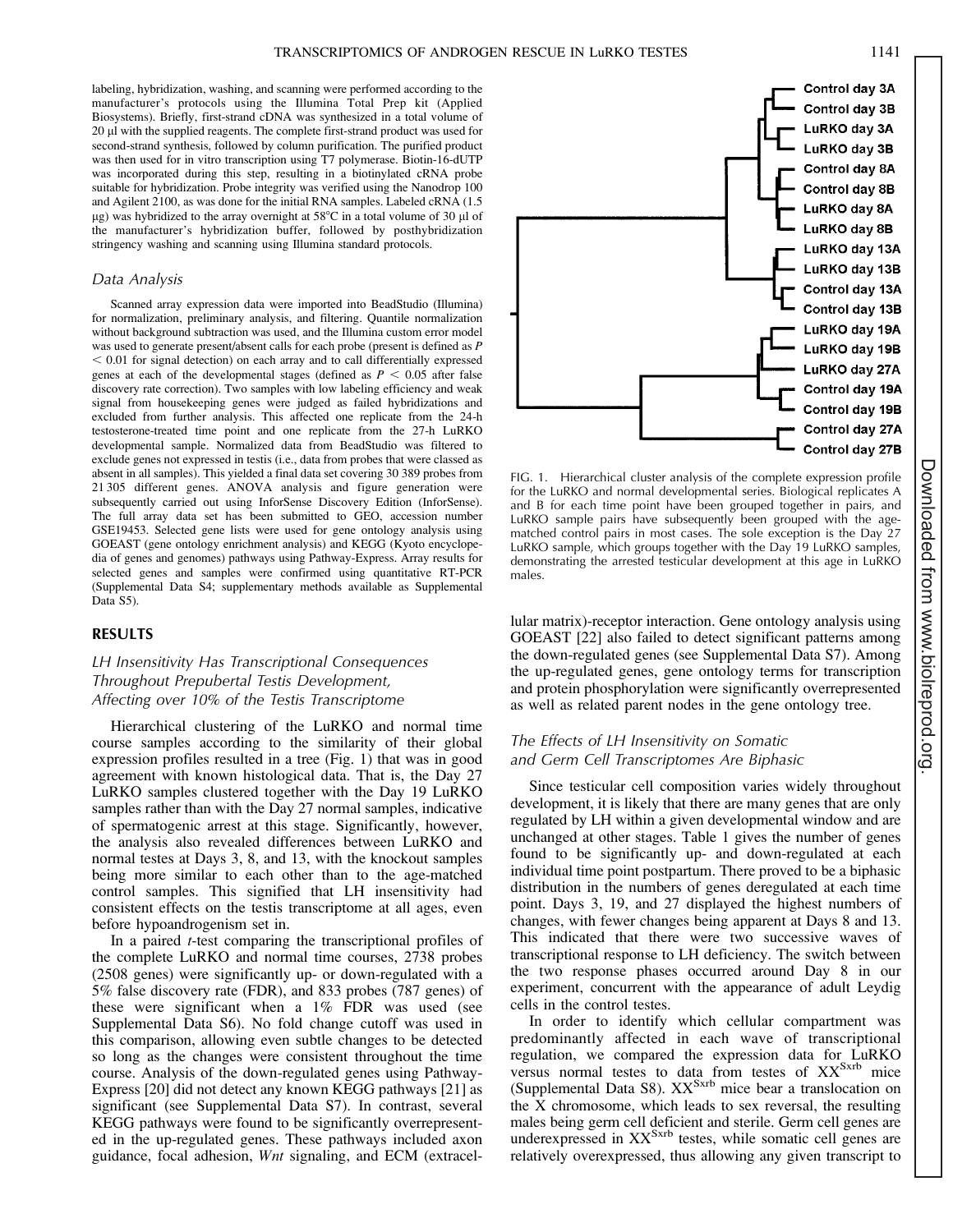TABLE 1. Number of probes found to be abnormally expressed in LuRKO testes relative to control at each postpartum age analyzed.

| Age    | Expression in LuRKO<br>testis relative to normal | Total no. of probes<br>(genes) regulated <sup>a</sup> | Proportion assigned to somatic/germ<br>cells in XX <sup>Sxrb</sup> data set <sup>b</sup> |
|--------|--------------------------------------------------|-------------------------------------------------------|------------------------------------------------------------------------------------------|
| Day 3  | <b>DOWN</b>                                      | 899 (874)                                             | 28\%/11\%                                                                                |
|        | UP                                               | 170 (162)                                             | 22\%/8\%                                                                                 |
| Day 8  | <b>DOWN</b>                                      | 43 (39)                                               | 23\%/5\%                                                                                 |
|        | UP                                               | 38 (36)                                               | 24\%/11\%                                                                                |
| Day 13 | <b>DOWN</b>                                      | 204 (191)                                             | 34\%/8\%                                                                                 |
|        | UP                                               | 139 (128)                                             | 14%/11%                                                                                  |
| Day 19 | <b>DOWN</b>                                      | 1295 (1141)                                           | 8\%/42\%                                                                                 |
|        | UP                                               | 826 (755)                                             | 24\%/4\%                                                                                 |
| Day 27 | <b>DOWN</b>                                      | 4643 (3849)                                           | 3\%/37\%                                                                                 |
|        | UP                                               | 6563 (5396)                                           | 28\%/3\%                                                                                 |

<sup>a</sup> Numbers not in parenthesis indicate the number of individual oligonucleotide probes, while numbers in parenthesis indicate the number of separate transcripts (which is slightly lower due to redundant representation

within the gene-set).<br><sup>b</sup> Percentages indicate the proportion of probes which could be clearly assigned to somatic or germ cell compartments by comparison to data from  $XX<sup>Sxrb</sup>$  testes.

be presumptively assigned as being of germ cell or somatic cell origin. Use of the mutant model is especially useful in that it allows an independent assessment of somatic and germ cell origin for any given transcript, in addition to the data obtained from developmental profiling. We found that approximately one-third of the probes altered in LuRKO testes could be assigned to the germ cell or somatic cell compartments, with the remainder either giving a mixed profile in the  $XX<sup>Sxrb</sup>$ comparison or not being present in the MEEBO oligonucleotide set (http://www.microarray.org/sfgf/meebo.do) used for the XX<sup>Sxrb</sup> profiling experiment. The final column in Table 1 summarizes the number of array elements found to be altered at each time point and their likely cellular origin. At early ages (Days 3–13), the regulated genes were preferentially identified as somatic cell genes irrespective of the direction of the regulation. At later ages (Days 19 and 27), a clear split became apparent. Genes that were underexpressed in LuRKO testes, and thus dependent on LH/testosterone activity, were predominantly identified as germ cell genes. Conversely, genes that were expressed at higher levels in LuRKO testes were predominantly identified as somatic cell genes. This is likely to be due to dilution effects, as a failure to activate germ cell transcription means that somatic transcripts form a larger proportion of total RNA in LuRKO testes and germ cell transcripts a lower proportion. We note that at Day 19 there was no clear histological difference between LuRKO and normal testes; thus, for this time point, the dilution may be the result of lower transcriptional activity per spermatid. At Day 27, there was a marked deficit in later stage spermatids in LuRKO testes, and the observed changes were therefore likely to be a result of the changing testicular composition.

#### Genes Affected by LH Insensitivity at Varying Ages Postpartum Show Differential Responses to Testosterone Treatment

For each of the sets of genes identified as up- or downregulated at each age, we examined the  $log<sub>2</sub>$  expression ratio in RNA prepared from the maximally testosterone-treated animals (2.5 mg of testosterone for 48 h) relative to untreated controls in order to identify whether the genes concerned were androgen responsive. Figure 2 shows box and whisker plots indicating the net response of each group of genes to testosterone treatment. For Days 13–27, genes identified as down-regulated in LuRKO are on average induced by testosterone treatment, while genes identified as up-regulated in LuRKO are on average repressed by testosterone treatment. No such pattern was apparent at Days 3 and 8, although genes that were down-regulated in LuRKO testes at Day 3 surprisingly showed a down-regulation in response to testosterone treatment at Day 19.

FIG. 2. Box and whisker plots indicating the response to testosterone treatment for the genes found to be up- or downregulated in LuRKO testes at each developmental stage. X axis: various groups of developmentally regulated genes; y axis:  $log<sub>2</sub>$  expression ratio of the 48-h treated sample relative to untreated control. Dark square indicates the mean, boxed area indicates 50% limit, and whisker indicates 95% limit of the expression ratio for each category.

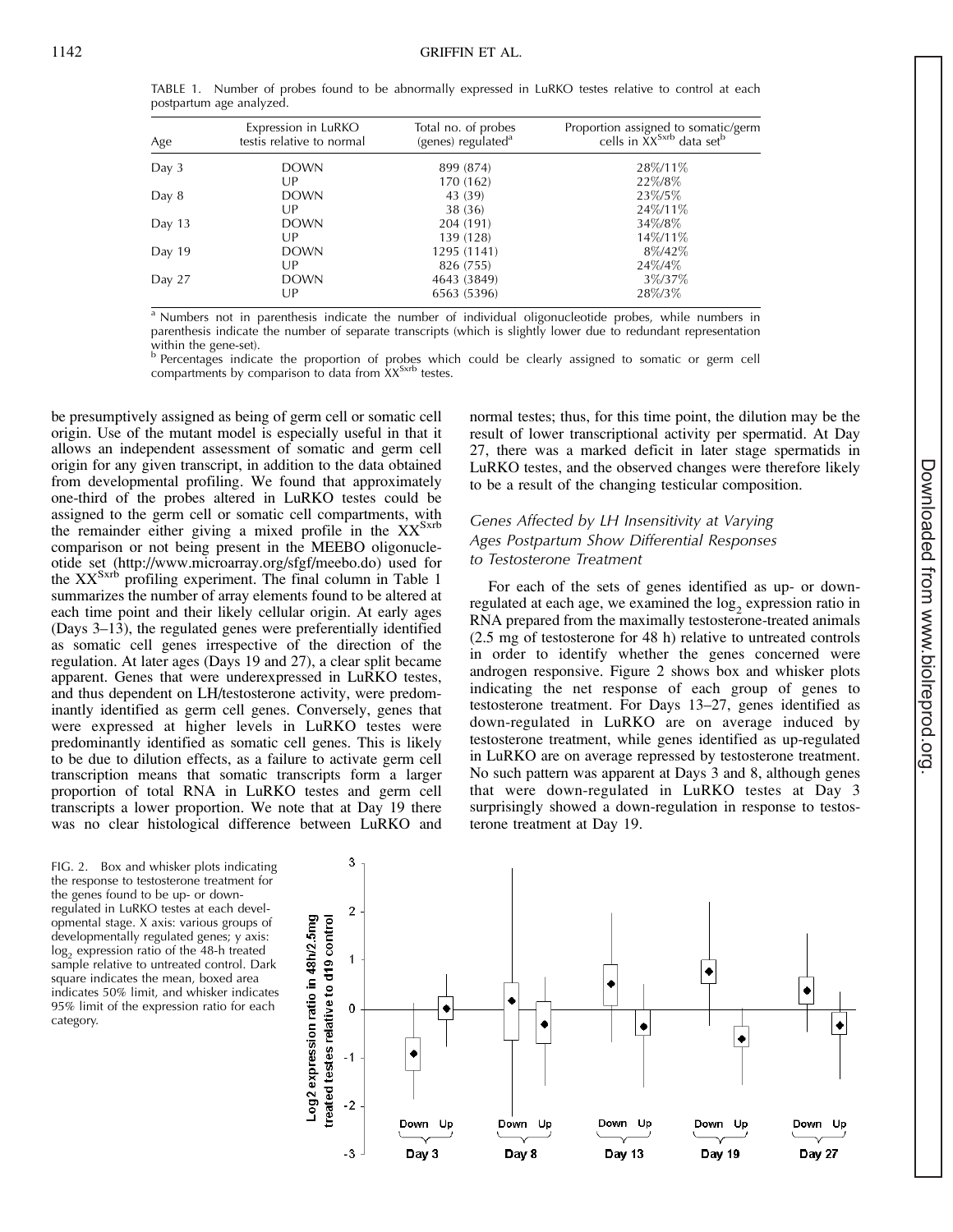TABLE 2. Genes from the second phase of responses to LH insensitivity, defined as a significant change at Day 8, Day 13, or Day 19 and no significant change at Day 3.

| Category <sup>a</sup> |             | No. of probes (genes)<br>changed between<br>LuRKO and normal $^{\rm b}$ | No. of probes (genes)<br>also regulated in<br>timecourse data <sup>b</sup> | No. of probes (genes) showing<br>dose-dependent regulation <sup>b</sup> |  |  |
|-----------------------|-------------|-------------------------------------------------------------------------|----------------------------------------------------------------------------|-------------------------------------------------------------------------|--|--|
| Early                 | <b>DOWN</b> | 10(8)                                                                   | 8 (6)                                                                      | 8 (6)                                                                   |  |  |
|                       | UP          | 2(2)                                                                    | 1(1)                                                                       | 0(0)                                                                    |  |  |
| Middle                | <b>DOWN</b> | 79 (76)                                                                 | 66 (65)                                                                    | 26(26)                                                                  |  |  |
|                       | UP          | 44 (41)                                                                 | 24(21)                                                                     | 4(4)                                                                    |  |  |
| Late                  | <b>DOWN</b> | 1139 (1011)                                                             | 932 (836)                                                                  | 53 (51)                                                                 |  |  |
|                       | UP          | 691 (648)                                                               | 565 (529)                                                                  | 55 (52)                                                                 |  |  |

<sup>a</sup> Categories were defined as early (change seen at Days 8, 13, and 19), middle (change seen at Days 13 and 19, not Day 8), or late (change seen at Day 19 only) (see Results) and were followed by ANOVA testing to determine whether they were induced during the testosterone treatment timecourse and/or the dose-response series.<br><sup>b</sup> Numbers not in parenthesis indicate the number of individual oligonucleotide probes in each category; numbers in parenthesis indicate the number of separate transcripts.

#### First-Phase Effects of LH Insensitivity Affect Cell Adhesion, Cytoskeletal Organization, and Protein Turnover

We used Pathway-Express to analyze the genes deregulated at Day 3 in order to search for downstream pathways potentially affected in fetal Leydig cells. In addition to the WNT/focal adhesion pathway up-regulation, which was a general feature at all ages (see above), there was up-regulation of the KEGG pathways for the regulation of the actin cytoskeleton, leukocyte transendothelial migration, and adherens junction function. Down-regulated pathways were ubiquitin-mediated proteolysis, proteasome function, and basal transcription factors.

Consistent with the pathway analysis, gene ontology analysis of down-regulated genes showed an enrichment for ontology terms related to protein folding, ubiquitination, the mitochondrial electron transport chain, and the mitochondrial ribosome large subunit, while up-regulated genes showed an enrichment for ontology terms related to the actin cytoskeleton and histidine catabolism. Significantly, steroid synthesis was not identified as significantly changed by either the pathway analysis or the gene ontology analysis, while known androgenresponsive genes (see below) showed no change in expression between LuRKO and normal testes at this age. This, therefore, confirms the prior finding that androgen production by fetal Leydig cells is not LH dependent and there is therefore no disturbance of androgen pathway activity in fetal and early neonatal LuRKO testes.

Surprisingly, Day 3 LuRKO testes also showed downregulation of several genes relating to synaptonemal complex formation, namely Sycp1, Sycp2, Syce, and Rad51. The protein products of these genes play a key role in meiosis. Their mRNAs are expressed in spermatogonia, with transcript levels peaking around Day 10 of postnatal life. At Day 3 postpartum, very few spermatogonia are present in the testis, and most germ cells are in the gonocyte stage. Absolute expression levels for all four genes were very low in both genotypes at Day 3, and thus the difference between LuRKO and normal at this age may therefore represent random noise or may represent a delay in differentiation of the first few spermatogonia in LuRKO testes.

At Day 8, comparatively few genes were regulated in either direction, and pathway analysis did not indicate any KEGG pathways to be significant. While the WNT/focal adhesion pathway did show up-regulation at Day 8, this was not significant. GOEAST analysis of the down-regulated genes, however, showed an enrichment for ontology terms related to C21 steroid synthesis, particularly steroid hydroxylase activity. This is consistent with the results of the previous candidate gene studies (see also below). Ontology analysis of the upregulated genes indicated enrichment for rRNA transcription, ribosome biogenesis, and DNA-dependent transcription. The ontology term for steroid dehydrogenase activity was significant among the up-regulated genes, which proved to be due to the significant up-regulation of Hsd11b1 and Hsd17b3 (exon 8 probe) at this time point. Up-regulation of Hsd17b3 was observed by Zhang et al. [19] at Day 10 using primers that detect exon 8, suggesting this is a genuine biological result, although it was not statistically significant in their study.

#### Second-Phase Effects of LH Insensitivity Can Be Further Subdivided into Early, Medium, and Late Categories

In order to analyze the second phase of LH-driven transcriptional changes, we filtered the data set to select genes found to be significant ( $P < 0.05$  and  $\geq 1.5$ -fold change) on at least Day 8, 13, or 19, but which were unchanged ( $P > 0.05$ ) and  $\leq$ 1.5-fold change) at Day 3. Day 27 was not included in this comparison as most changes seen at Day 27 are due to changes in the gross cellular composition of the testis rather than changes in transcriptional activity of given genes. This yielded an initial set of 2163 probes (1942 genes). These upand down-regulated genes were then subcategorized as early/ mid/late regulated, depending on whether they showed a change on all three days (early), on Days 13 and 19 only (middle), or on Day 19 only (late), giving six categories in total. In all, 1965 probes (1769 genes) fell into one of these six categories (see Supplemental Data S9 for gene lists and heat maps). The remainder showed more noisy mixed patterns of regulation, being up-regulated at some ages and downregulated at others. These mixed patterns were not analyzed further. Table 2 shows summary data for the number of probes falling into each category.

#### Early Second-Phase Effects Include Known Sertoli Cell Androgen-Responsive Genes, while Late Second-Phase Effects Herald the Onset of Spermatogenic Arrest

Very few of the second-phase transcriptional changes were detected at Day 8, with only 10 genes falling into the early category. Eight of these were down-regulated in LuRKO (Defb45, Drd4, Insl3, Kcnk3, Lmcd1, Pla1a, Rhox5, and Spinlw1), and two were up-regulated (Npm3 and Rock2). Importantly, of these, Drd4, Rhox5, and Spinlw1 are known to be androgen-responsive Sertoli cell genes [23]. This strongly suggests that hypoandrogenism in LuRKO testes sets in as early as Day 8, concurrent with the first appearance of adulttype Leydig cells in the control testes. Pathway analysis and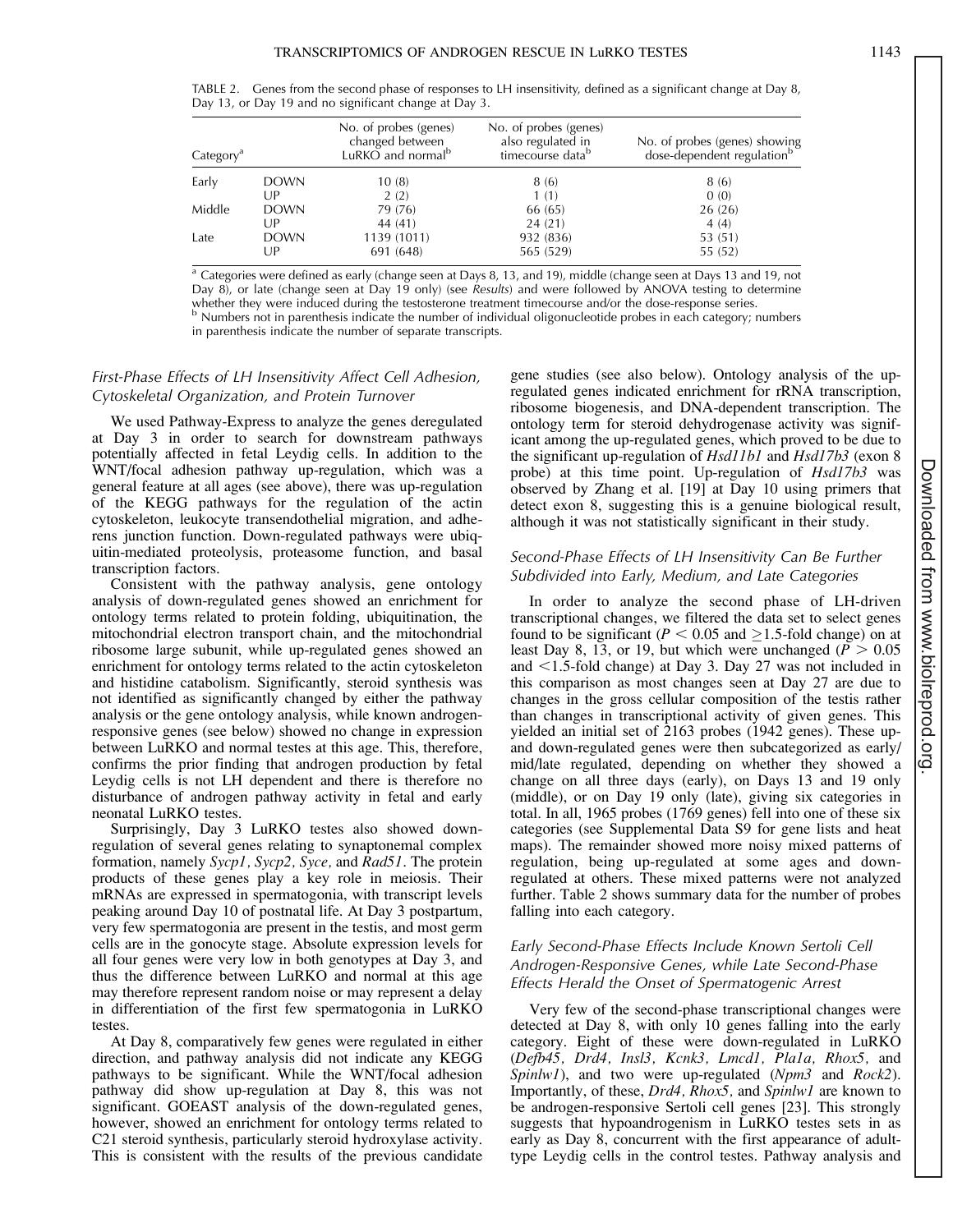gene ontology analysis was not possible owing to the small number of genes in the early category. In the middle secondphase category, once again the number of regulated genes was too low for conclusive gene ontology results.

GOEAST analysis of down-regulated transcripts in the late second-phase category showed highly significant enrichment for multiple terms related to germ cell development and function, including the ontologies for sexual reproduction, spermatogenesis, male gamete generation, spermatid development, flagellum, outer dense fiber, acrosomal vesicle, acrosomal membrane, sperm motility, sperm-egg recognition, and fertilization. Despite this, no known KEGG pathways were found to be significant in the late-phase gene list, indicating the very poor state of knowledge concerning the genetic pathways underlying spermatid maturation. Once again, components of the WNT pathway related to tight junctions and focal adhesion were significant among the genes up-regulated in LuRKO; however, in this case the up-regulated genes appeared to relate to the tight junction pathway rather than the focal adhesion pathway seen up-regulated at earlier ages, including Day 3. The late second-phase category included several further genes previously identified as Sertoli cell androgen response genes, specifically Gpd1, Serpina5, Tpd5211, and Tsx [23]. These may be downstream or secondary responses occurring after the upstream responses in the early category.

#### Testosterone Treatment in LuRKO Reinitiates the Normal Prepubertal Transcriptional Program

Our initial analysis (see above) indicated that the secondphase genes were testosterone responsive. We therefore performed a close analysis of the time course response of these second-phase genes to treatment with 2.5 mg testosterone. First, we filtered the second-phase gene list for each category to select for probes showing significant changes in expression across the testosterone treatment time course (ANOVA  $P < 0.05$  after FDR correction) and where the direction of change was consistent between the developmental series and the treatment time course, that is, a down-regulation in LuRKO being corrected by testosterone administration or vice versa. The large majority (1596 of 1965) of oligonucleotide probes matching second-phase genes passed this filter, indicating that most of the second-phase responses to LH insensitivity were corrected to some extent by testosterone treatment. Table 2 shows the breakdown of these genes according to our early/mid/late categorization, and Figure 3 shows box and whisker plots for the testosterone-responsive genes in each of the categories.

Early genes, where there is a difference between LuRKO and normal from Day 8 onward, responded to testosterone within 12 h of treatment, while middle and late genes, where there is no difference between LuRKO and normal until Days 13 and 19, only responded to testosterone after 48 h of treatment if at all. Thus, the temporal sequence of gene changes in response to testosterone rescue of the LuRKO phenotype mirrored the events seen in normal prepubertal development.

#### Dose-Dependency of Early Testosterone-Responsive Genes

We wished to establish whether any of our candidate testosterone-responsive genes showed a dose-dependent response to testosterone stimulation. We therefore filtered the list of second-phase genes to select for probes showing significant change in expression across the dose response sample series time course (ANOVA  $P < 0.05$  after FDR correction) and where the direction of change was consistent with the existing data. Table 2 indicates the number of genes in each category that passed this final filter. Most of the genes in the middle and late categories did not show any significant dose sensitivity. This is almost certainly due to the fact that most of these genes only change in expression after 48 h of testosterone stimulation, and the dose response sample series was taken at 24 h after the treatment. However, all of the remaining six genes in the early down-regulated category passed this filter. These genes—Defb45, Drd4, Lmcd1, Pla1a, Rhox5, and Spinlw1—were activated in the normal testis relative to LuRKO from Day 8 onward, they responded to androgen treatment within 12 h, and they were sensitive to low dosages of androgen. They are thus key candidates for a regulatory role in the androgen-dependent progression of spermatogenesis. It is interesting to note that these changes occurred well before the spermatogenic block became evident. This suggests that these genes have an upstream role in preparing the somatic cell compartment to support the subsequent germ cell development.

#### Known Leydig Cell Genes: Developmental Profile and Testosterone Sensitivity

Finally, we examined the expression of the known Leydig cell genes identified by O'Shaughnessy et al. [17]. Table 3 shows the  $log_2$  ratio expression data in LuRKO mice relative to control testes across the time course and the  $log_2$  expression ratio for the sample from the maximally treated animals (2.5 mg of testosterone for 48 h) relative to the untreated control. Of the genes they identified, the *Lhcgr* data is not shown here because the expression is negligible at all ages in LuRKO. Estrogen sulfotransferase (Sult1e1) was not present in our data set. Multiple measurements for the same gene indicated the presence of multiple probes on the array. In the case of Hsd17b3, probes directed at different exons showed differing expression patterns, potentially indicating differential regulation splice variants for this transcript.

Of these known Leydig cell genes, Cyp11a1, Cyp17a1, and Hsd3b1 were down-regulated at Day 3, indicating LHdependence in fetal Leydig cells. Insl3, Star, and Srd5a1 also showed moderate down-regulation at early ages, although they were not significant. The above six genes were all significantly down-regulated at later ages, indicating LH-dependence in adult-type Leydig cells. Ephx1 appeared to be LH dependent in adult but not in fetal Leydig cells, while Vcam1 was specific to adult cells and was LH dependent. Akr1c14 was downregulated at Day 3 but not at later ages. The fetal cell-specific marker Thbs2 showed progressive up-regulation throughout the first wave in LuRKO relative to control, demonstrating the late retention of fetal-type Leydig cells in LuRKO testes. Gstm2 showed this pattern also. These results are broadly in agreement with those of Zhang et al. [19] except that their study did not detect the early down-regulation of Cyp11a1, Cyp17a1, and Hsd3b1. It is likely that the semiquantitative RT-PCR technique they used is less sensitive than the array method used here. It may be significant that their RT-PCR results for Hsd17b3 are consistent with our results for exon 8 of this gene because their study used a forward primer in exon 1 and a reverse primer at the exon 7/8 border, thus, selectively detecting transcripts containing these exons.

When we examined the testosterone sensitivity of the known Leydig cell genes, the results were mostly as expected. Those genes that were down-regulated in LuRKO were induced by testosterone treatment and vice versa, although this was not always statistically significant at 48 h. Insl3 showed little response to testosterone, indicating that its expression was directly dependent on LH and not on androgen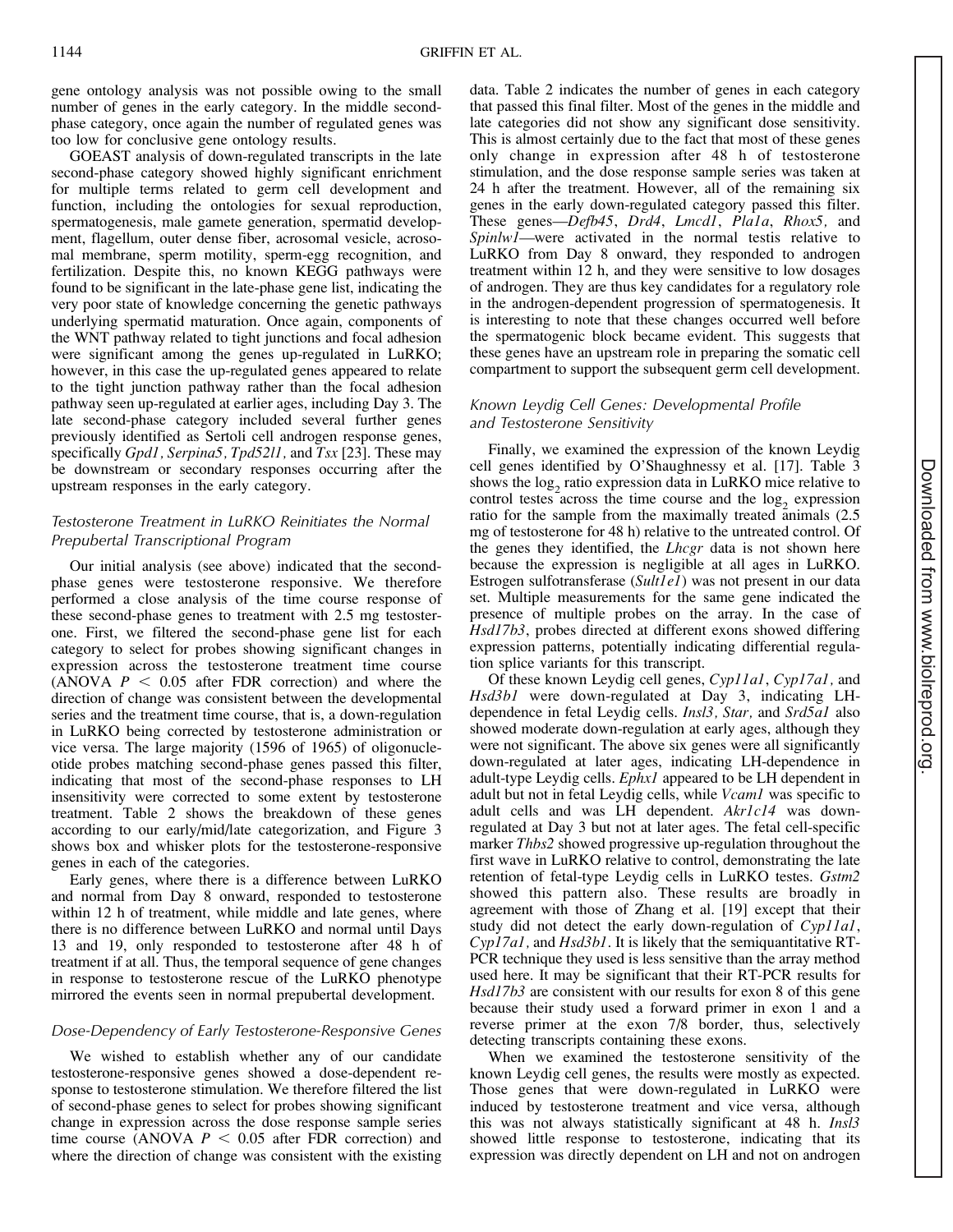

FIG. 3. Box and whisker plots indicating the response to testosterone treatment for the various subcategories of testosterone-responsive genes. A) Early down-regulated genes, (B) early up-regulated genes, (C) middle down-regulated genes, (D) middle up-regulated genes, (E) late down-regulated genes, and (F) late up-regulated genes. Early, medium, and late categories are defined in the Results and shown in Table 2. X and y axes, boxes, and whiskers are as in Figure 2. Panel B contains only a single probe, and thus there are no boxes for this panel. Developmental time course data and testosterone treatment time course data are shown for all six categories. Panel A additionally shows the dose-response data for early down-regulated genes because this category was responsive to low-dose testosterone.

activity. The same was true of Srd5a1. Star showed only a moderate nonsignificant reduction in expression at early ages with no difference between normal/LuRKO/treated LuRKO at Day 19, indicating that expression of this gene may be independent of the LH/androgen pathway in neonatal and juvenile testes. This is consistent with reports that the antiandrogen flutamide did not affect Star expression in neonatal rat testes [24]. The fetal Leydig cell marker Thbs2 was down-regulated by testosterone, despite the fact that its expression was not LH sensitive.

#### DISCUSSION

Microarray analysis of spermatogenesis is a rapidly developing field. Array analysis has been used to analyze various stages of germ cell development in mouse and human to look for transcriptional consequences of given infertility

phenotypes, to identify disease genes affecting testis function, and to identify regulatory interactions at the single gene and whole chromosome level [25–35]. A number of microarray studies have attempted to identify androgen targets within the testis; however, there is considerable variation in the published findings that likely reflects the different mutants used, different background strains on which the mutations are maintained, different ages analyzed, and various array platforms. A particular difficulty in the field is the interpretation of data from later stages of testicular development where there are marked differences in cellular composition between the mutant and control samples. For example, in the  $Tf$ m mouse, where there is inactivation of the androgen receptor throughout the testis, O'Shaughnessy et al. [36] identified 20 genes of somatic tubular origin as significantly down-regulated at Day 20 postnatal and 6 genes as up-regulated, suggesting that the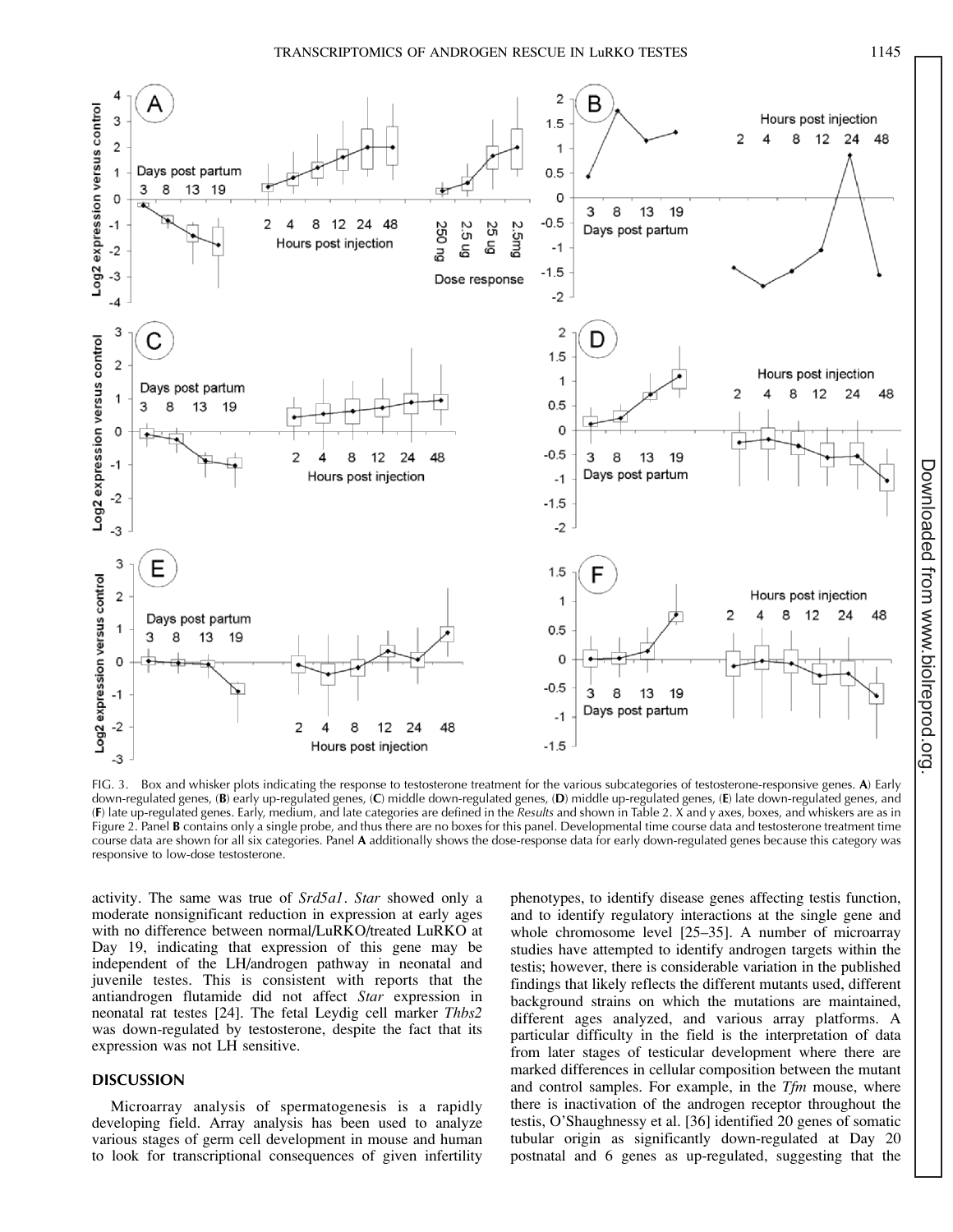TABLE 3. Log<sub>2</sub> ratio expression data for the known Leydig cell genes identified by O'Shaughnessy et al. [17] and grouped according to the expression patterns observed.

|                | Expected expression pattern [17]       |                   | LuRKO versus control during development <sup>a</sup> |         |         |          |         |                                                         |
|----------------|----------------------------------------|-------------------|------------------------------------------------------|---------|---------|----------|---------|---------------------------------------------------------|
| Group          |                                        | Gene              | Day 3                                                | Day 8   | Day 13  | Day $19$ | Day 27  | 48-h treated versus<br>untreated at Day 19 <sup>a</sup> |
|                | Fetal/adult Leydig cells, induced      | Cyp11a1           | $-0.73$                                              | $-1.07$ | $-1.04$ | $-1.40$  | $-0.99$ | 0.34                                                    |
|                | and sustained at puberty               | Cyp17a1           | $-1.79$                                              | $-2.29$ | $-1.89$ | $-3.71$  | $-4.21$ | 1.61                                                    |
|                |                                        | Ephx1             | $-0.01$                                              | 0.00    | $-0.48$ | $-0.56$  | $-1.09$ | 0.35                                                    |
|                |                                        | Cstm2             | 0.14                                                 | $-0.04$ | $-0.04$ | 0.41     | 0.70    | $-0.23$                                                 |
|                |                                        | Gstm2             | $-0.08$                                              | $-0.21$ | $-0.01$ | 0.56     | 0.89    | $-0.29$                                                 |
|                |                                        | Gstm2             | 0.08                                                 | $-0.01$ | 0.06    | 0.44     | 0.35    | $-0.16$                                                 |
|                |                                        | Ins <sub>13</sub> | $-0.24$                                              | $-1.38$ | $-2.15$ | $-2.64$  | $-2.90$ | 0.14                                                    |
|                |                                        | Ins13             | $-0.62$                                              | $-1.40$ | $-2.35$ | $-3.55$  | $-2.88$ | 0.15                                                    |
|                |                                        | Star              | $-0.28$                                              | $-0.41$ | $-0.24$ | $-0.05$  | $-0.01$ | 0.00                                                    |
| 2              | Specific to adult Leydig cells         | Hsd17b3 (exon 4)  | $-0.34$                                              | $-0.10$ | $-0.01$ | $-0.13$  | 0.33    | 0.07                                                    |
| 2              |                                        | Hsd17b3 (exon 8)  | 0.50                                                 | 0.67    | 0.17    | 0.39     | $-0.23$ | $-0.57$                                                 |
| 2              |                                        | Hsd17b3 (exon 9)  | $-0.59$                                              | 0.28    | 0.19    | 0.09     | 0.12    | $-0.38$                                                 |
| $\overline{2}$ |                                        | Hsd3b6            | 0.02                                                 | $-0.11$ | $-0.20$ | $-0.17$  | $-0.46$ | 0.14                                                    |
| 2              |                                        | Ptgds             | $-0.25$                                              | $-0.06$ | $-0.25$ | $-0.31$  | $-0.40$ | 0.42                                                    |
| $\overline{2}$ |                                        | Vcam1             | $-0.14$                                              | $-0.09$ | $-0.47$ | $-0.84$  | $-0.46$ | 0.75                                                    |
| 2              |                                        | Vcam1             | $-0.07$                                              | 0.23    | $-0.48$ | $-0.83$  | $-0.70$ | 0.21                                                    |
| 3              | Specific to fetal Leydig cells         | Thbs2             | 0.32                                                 | 0.34    | 0.50    | 0.91     | 0.60    | $-0.91$                                                 |
| 4              | Fetal/adult Leydig cells, peaking      | Akr1c14           | $-1.04$                                              | 0.04    | $-0.12$ | $-0.01$  | 0.73    | $-0.24$                                                 |
| 4              | at puberty and dropping thereafter     | Akr1c14           | $-0.65$                                              | 0.12    | 0.22    | $-0.18$  | 0.34    | 0.04                                                    |
| 4              |                                        | Srd5a1            | 0.28                                                 | $-0.35$ | $-0.37$ | $-0.72$  | $-0.73$ | 0.09                                                    |
| 5              | Low level in fetal/adult Leydig cells, | Abcc9             | $-0.36$                                              | $-0.07$ | 0.01    | $-0.09$  | 0.16    | $-0.24$                                                 |
| 5              | no pubertal induction                  | Abcc9             | 0.12                                                 | $-0.01$ | $-0.11$ | $-0.10$  | 0.02    | 0.41                                                    |
| 5              |                                        | Hsd3b1            | $-1.58$                                              | $-0.48$ | $-0.53$ | $-0.65$  | 0.79    | $-0.79$                                                 |

<sup>a</sup> Boldface text indicates significant down-regulation; boldface and italics indicate significant up-regulation.

predominant action of testosterone is to activate gene transcription. In contrast, Eacker et al. [37] compared an androgen receptor hypomorph, in which receptor action is reduced in cells throughout the testis, to the same model with an additional Sertoli cell-specific deletion of the androgen receptor. This group found the opposite pattern, with more genes showing up-regulation than down-regulation and consequently concluded that testosterone has a predominantly repressive action in the adult testis. It is, however, likely that these conclusions are affected by the methodology used in the two studies. In both cases, at the age used for the study, spermatogenic arrest has already set in, and there is a significant increase in somatic cell proportion in the testis. O'Shaughnessy et al. [36] corrected for this by applying a more stringent fold-change filter to up-regulated than to downregulated genes, consequently detecting comparatively few upregulated genes. Eacker et al. [37] did not apply such a correction, therefore, preferentially detecting up-regulated genes and being less sensitive to down-regulated genes.

In the work presented here, we avoid this difficulty by using age-matched controls for the developmental time course analysis and by focusing on the early responses to LH insensitivity and testosterone rescue before there are gross changes in testicular histology. Our results are in good agreement with other studies using a similar methodology, for example, Denolet et al. [23], who examined SCARKO testes at Day 10 postnatal, prior to spermatogenic arrest. This group identified nine genes that were strongly down-regulated in SCARKO mice relative to control littermates and that were also repressed by the antiandrogen flutamide. Of these nine genes, namely, Rhox5, Spinlw1, Galgt1, Drd4, Tsx, Gpd1, Tubb3, Serpina5, and Tpd52l1, all except Galgt1 and Tubb3 were found to be androgen responsive in our study. Our study extends their results by separating androgen effects into early and late responses (see below), thus, giving further information about the regulation of Sertoli cell function by testosterone. Interestingly, several of these genes were also found to be regulated by FSH in the hpg mouse [38], suggesting that Sertoli cells potentiate Leydig cell function when stimulated by FSH. This latter study also used an experimental design focused on the early transcriptional responses to treatment, avoiding the confounding effect of changes in testicular composition. We believe this to be critically important to the correct interpretation of future studies in this field.

Our study is the most systematic investigation of in vivo testicular androgen responses to date. The key finding is that there is a biphasic response to LH insensitivity, that is, a first transient phase at Day 3 that is largely self-correcting by Day 8 and a more sustained second phase with onset from Day 8 onward. The next question is which of the changes seen in LuRKO are direct effects of LH insensitivity and which are due to reduced androgen secretion. For the first-phase genes, although we observed down-regulation of Cyp11a1 and Cyp17a1 at Days 3 and 8 in LuRKO relative to control, these being the rate-limiting enzymes for steroid synthesis, the majority of genes changing at these ages did not appear to be testosterone responsive. The first phase thus appears to be predominantly an androgen-independent response to the lack of LH stimulation. A significant caveat here is that the testosterone response was measured in Day 19 testes. To formally establish whether the first-phase genes in Day 3 testes are testosterone responsive would require experimental (and unphysiological) treatment of neonatal animals with testosterone. It is however anticipated that perinatal transcriptional changes in LuRKO should be androgen independent because the normal masculinization of LuRKO male internal genitalia indicates that fetal androgen activity is unaffected by the receptor knockout [5]. Androgen secretion by fetal Leydig cells is thus presumed not to depend on LH, or at least to be redundantly controlled by other factors [38]. Fetal Leydig cells are responsive to LH in culture [12]; however, the physiological import of this is unclear. Direct measurements of perinatal testosterone in LuRKO are contradictory, with Zhang et al. [19] finding no change in testosterone at birth and Abel et al. [38]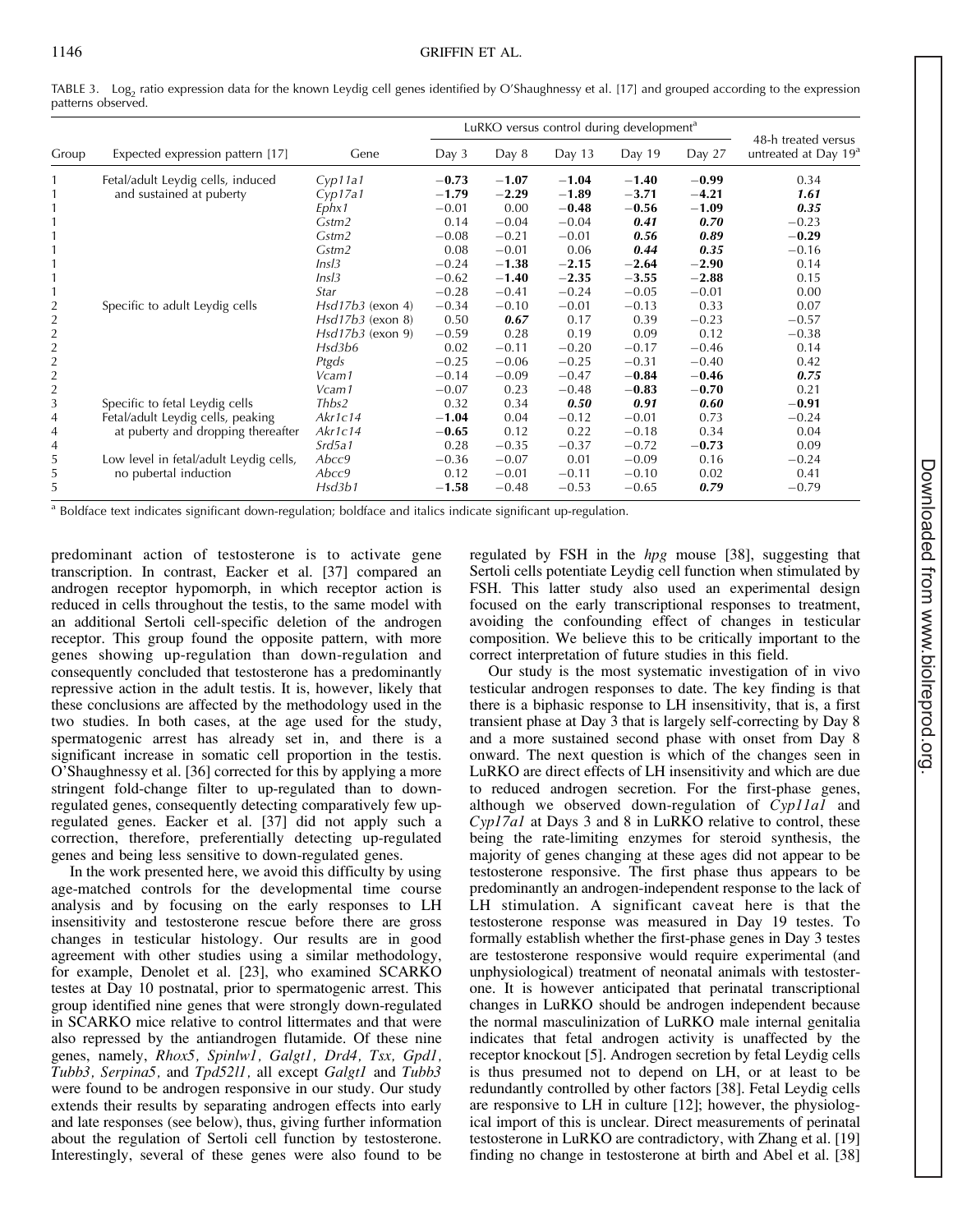finding a marked reduction. A final factor to consider here is that the androgen receptor is not immunologically detectable on Sertoli cells until Day 5 of postnatal development [39], and thus even if perinatal testosterone production is affected in LuRKO, this may not have any consequence in the testis. Overall, our results in Day 3 testis should be taken as supporting the findings of those of Zhang et al. [19] and indicative of no major changes in androgen pathway activity in neonatal LuRKO males.

In contrast, the second phase of responses to LH insensitivity is largely testosterone dependent in that replacement therapy acts to correct the transcriptional changes seen in LuRKO males. The majority of second-phase changes only set in at postnatal Day 13 or Day 19; however, six genes (see below) show an androgen-dependent change as early as Day 8. This stands in stark contrast to measurements of testicular and serum testosterone levels, which show low (and decreasing) androgen levels at this age [38]. It is, however, consistent with the down-regulation of androgen synthesis genes seen at this age by us and others [19], and with the growing body of results from the SCARKO model, indicating that there are some androgen-dependent changes in gene expression as early as postnatal Day 4 [39]. Strikingly, we found that these early genes were induced within 8–12 h of testosterone administration, with Rhox5 and Drd4 showing even earlier induction within 2–4 h of treatment. Early genes were also induced by lower doses of testosterone, showing almost full induction at 25  $\mu$ g and some induction with as little 2.5  $\mu$ g; this is 100-1000-fold lower than the dosage required to mimic pubertal testosterone levels. Serum testosterone measurements for the dose-response experiment surprisingly showed little difference between the doses at the low end of the range analyzed in our study (see Supplemental Data S2) despite the fact that significant transcriptional changes were seen between, for example, the  $2.5$  and  $25 \mu$ g samples. It may be that serum levels do not directly reflect intratesticular levels of testosterone. Further experimentation will be required to pinpoint the critical range of intratesticular androgen levels required to activate the spermatogenic program. Nevertheless, taken together, our data indicate that there are indeed early acting androgen effects during prepubertal testis development mediated by basal levels of testosterone.

Efforts to date at identifying key androgen response genes have focused largely on the Sertoli cell because of the availability of a selective receptor knockout model. Subsequent use of the same Cre/lox technology has generated models with a meiotic/postmeiotic germ cell androgen receptor knockout [40], a peritubular myoid cell androgen receptor knockout [11], and a Leydig cell androgen receptor knockout [12]. Our analysis is complementary to and extends these other studies in that the time course analysis can separate early androgen responses from later responses. For example, of the Sertoli cell androgen responsive genes identified by Denolet et al. [23], Drd4, Rhox5, and Spinlw1 were early second-phase genes in our analysis, while Gpd1, Serpina5, Tpd5211, and Tsx fell into the late second-phase category. Moreover, our analysis is not restricted by cell type and will detect androgen response genes irrespective of their site of expression. Defb45, Lmcd1, and Pla1a may well be responding in cell types other than Sertoli cells because they were not identified in the Denolet et al. SCARKO study [23].

The six genes we identified as showing an early change between LuRKO and control, an early response to testosterone treatment, and a response to low-dose testosterone are Defb45, Drd4, Lmcd1, Pla1a, Rhox5, and Spinlw1. Three of these— Drd4, Rhox5, and Spinlw1—have previously been identified as androgen-responsive Sertoli cell genes, while the other three are here identified for the first time as putative androgen targets. Of these genes, Rhox5 is the best categorized. It is a reproductive homeobox gene with two promoters, the proximal promoter being Sertoli cell-specific and androgen responsive [41]. It has four androgen response elements in the proximal promoter, and members of the GATA family of transcription factors are also necessary for successful transcription of  $Rhox5$ [42]. In this light, it is interesting that another of the six genes in question, Lmcd1, is a transcriptional cofactor repressing the activity of GATA6 [43]. It may thus be playing a role in moderating *Rhox5* expression or in restricting expression of Rhox5 to Sertoli cells by repressing GATA6 activity in other cell types. Spinlw1 (eppin) and Drd4 (dopamine receptor 4) are androgen regulated in SCARKO testes [23]. Nothing is known about the function of either during testis development, although Spinlw1 is also an epididymal protein that coats mature sperm and has been investigated for a potential role in contraceptive vaccination [44]. Defb45 has been identified by automatic genome annotation as a member of the defensin family of antimicrobial peptides. Nothing is yet known about its role in the testis. Pla1a is a phosphatidylserine-specific phospholipase that hydrolyzes cell surface lipids to generate lysophosphatidic acid [45], which in turn is a paracrine signal promoting germ cell survival [46].

What then governs the onset of hypoandrogenism in LuRKO males? Does it relate to the appearance of the androgen receptor on Sertoli cells (Day 5 onward) or to the appearance of adult-type Leydig cells in the testis (Day 7 onward)? While our current data set does not address this directly, evidence from older LuRKO mice suggests that the critical factor is Leydig cell maturation. Old (12 mo) LuRKO males show breakthrough spermatogenesis, with every type of germ cells being present in the testis even though testosterone levels are still at basal levels (2% of controls). This spermatogenic breakthrough is abolished by treatment with the antiandrogen flutamide, indicating that the breakthrough is androgen dependent. Twelve-month-old LuRKO males remain cryptorchid, and accessory organs such as the epididymis, seminal vesicles, and external genitalia do not develop, indicating that the LH-driven pubertal testosterone surge is necessary for these structures, though not for spermatogenesis itself. Crucially, these aging males with breakthrough spermatogenesis also have adult-type Leydig cells [18]. This has two key implications: firstly, that adult Leydig cells (but not fetal cells) secrete a basal level of testosterone that is sufficient to reinitiate and support spermatogenesis, and secondly, that this basal level of testosterone production is independent of LH. In our data set, we see an overexpression of the fetal Leydig cell gene Thbs2 from Day 8 onward, corresponding to the retention of fetal-type cells. We also see an underexpression of several of the group 1 (adult Leydig cell specific) genes identified by O'Shaughnessy et al. [17]. Taken together, it appears that the critical factor behind the androgen-dependent spermatogenic delay in LuRKO is a failure to develop adulttype Leydig cells at the normal age.

So what drives Leydig cell maturation? Our data set shows that the fetal Leydig cell gene Thbs2 was down-regulated by testosterone replacement therapy, suggesting that testosterone treatment acts to reduce fetal Leydig cell activity. Conversely, several genes specific to adult Leydig cell genes were induced by testosterone in this experiment. Importantly, this included Cyp17a1 itself, the rate-limiting enzyme for androgen synthesis—a paradoxical result since this enzyme is well documented to be repressed by testosterone in adult Leydig cells via an autocrine feedback mechanism [12]. Our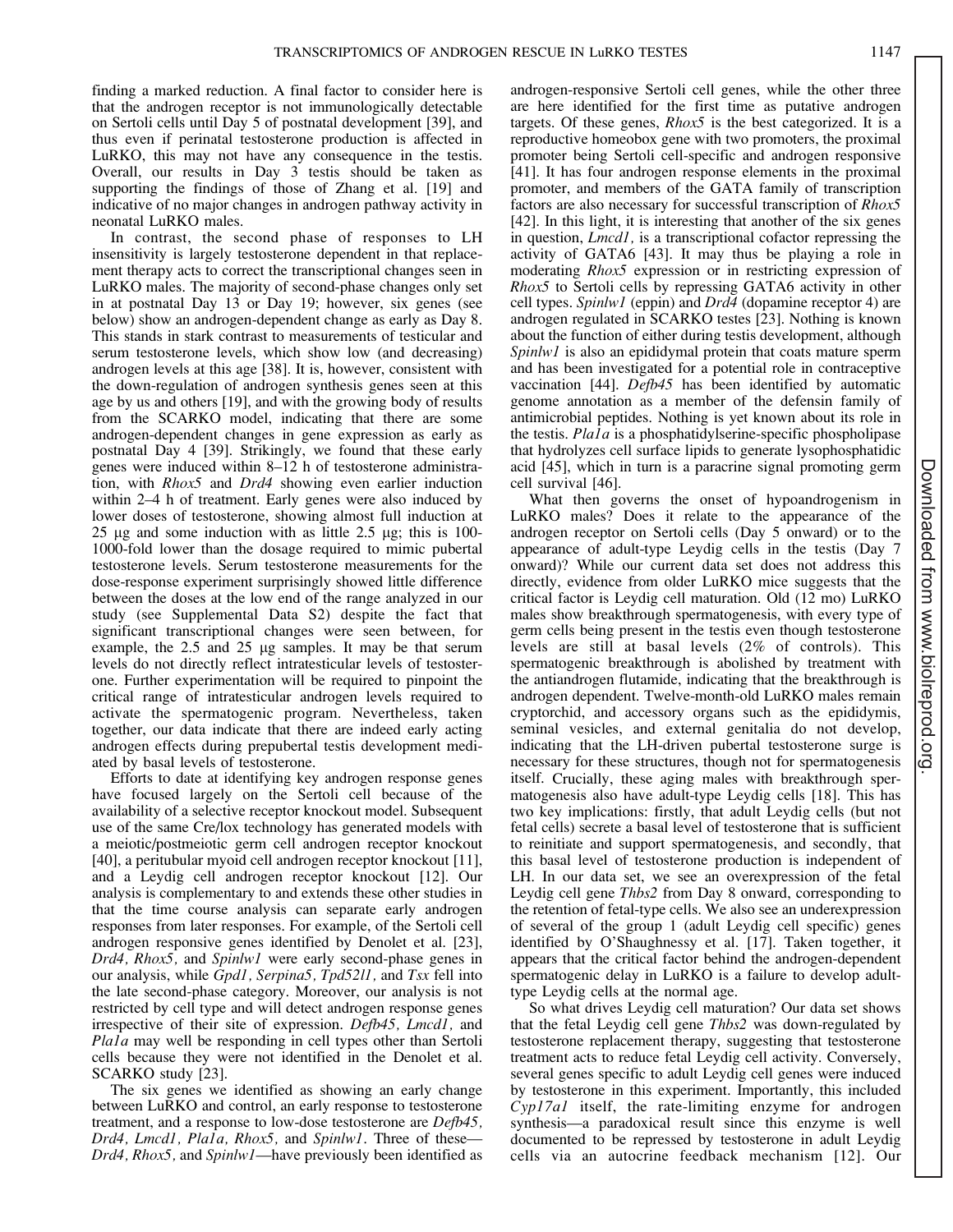FIG. 4. Schematic representation of the secretion of testosterone by fetal and adult Leydig cells during gestation, postnatally, and in the adult. The switch over from fetalto adult-type Leydig cells occurs prepubertally, starting around Day 7. LuRKO males are hypoandrogenic from this point forward due to a failure to develop adult Leydig cells. Lower panels show transcriptional data for selected fetal/adult Leydig cell antigens during the period. The dotted arrows in these panels indicate the effect of 48 h of testosterone treatment at a dose of 2.5 mg.



interpretation of this is that testosterone treatment triggers differentiation of adult-type Leydig cells, which are not present at all in the untreated Day 19 LuRKO testis. The appearance of these cells in the testis following treatment thus presents as an up-regulation of  $CypI7aI$  despite the fact that testosterone acts to repress Cyp17a1 on a per-cell basis. Alternatively, it may be that Cyp17a1 is regulated differently by testosterone in fetal and adult Leydig cells.

We therefore propose a model whereby the ability to produce adult Leydig cells is dependent on androgen activity. Once the first few adult Leydig cells have differentiated, they secrete androgens favoring further differentiation, thereby setting up a positive feedback switch leading to ongoing maintenance of an adult Leydig cell population. The 12-mo LuRKO phenotype shows that while LH stimulation is necessary for the correct timing of the switch from fetal- to adult-type cells during normal testis development and for establishing normal Leydig cell numbers, it is not an absolute necessity for adult Leydig cell differentiation. In aging LuRKO animals, the switch may be tripped by other endocrine factors, or it may even be entirely stochastic because in the suggested model the replacement is self-reinforcing once initiated. Testosterone levels in LuRKO at 7 wk were higher than in castrated mice, indicating that the adult Leydig cell population may have begun to appear by this point [5]. In support of our model, adult Leydig cells fail to develop in Tfm mice lacking androgen receptor function [47] but do develop in SCARKO mice [48], in mice lacking the androgen receptor in Leydig cells [12], and in mice lacking the androgen receptor in peritubular myoid cells [11]. Also consistent with our proposal, Hardy et al. [49] found that LH and androgens had a synergistic effect on the differentiation of adult Leydig cells from peritubular mesenchymal precursors in rat cell culture.

Figure 4 shows a schematic representation of this model indicating androgen secretion by fetal and adult Leydig cells and the point at which the SCARKO and LuRKO models perturb the normal situation. Also included in this figure is the absolute expression data for LuRKO and control males for the fetal/adult Leydig cell antigens found to be testosterone regulated in our study, illustrating the switch over from fetalto adult-type cells in controls and the failure of this process in LuRKO males. Ephx1 and Cyp17a1 are expressed in both fetal and adult cells. In control mice, there is a small drop in transcript levels as fetal cells are replaced by quiescent adult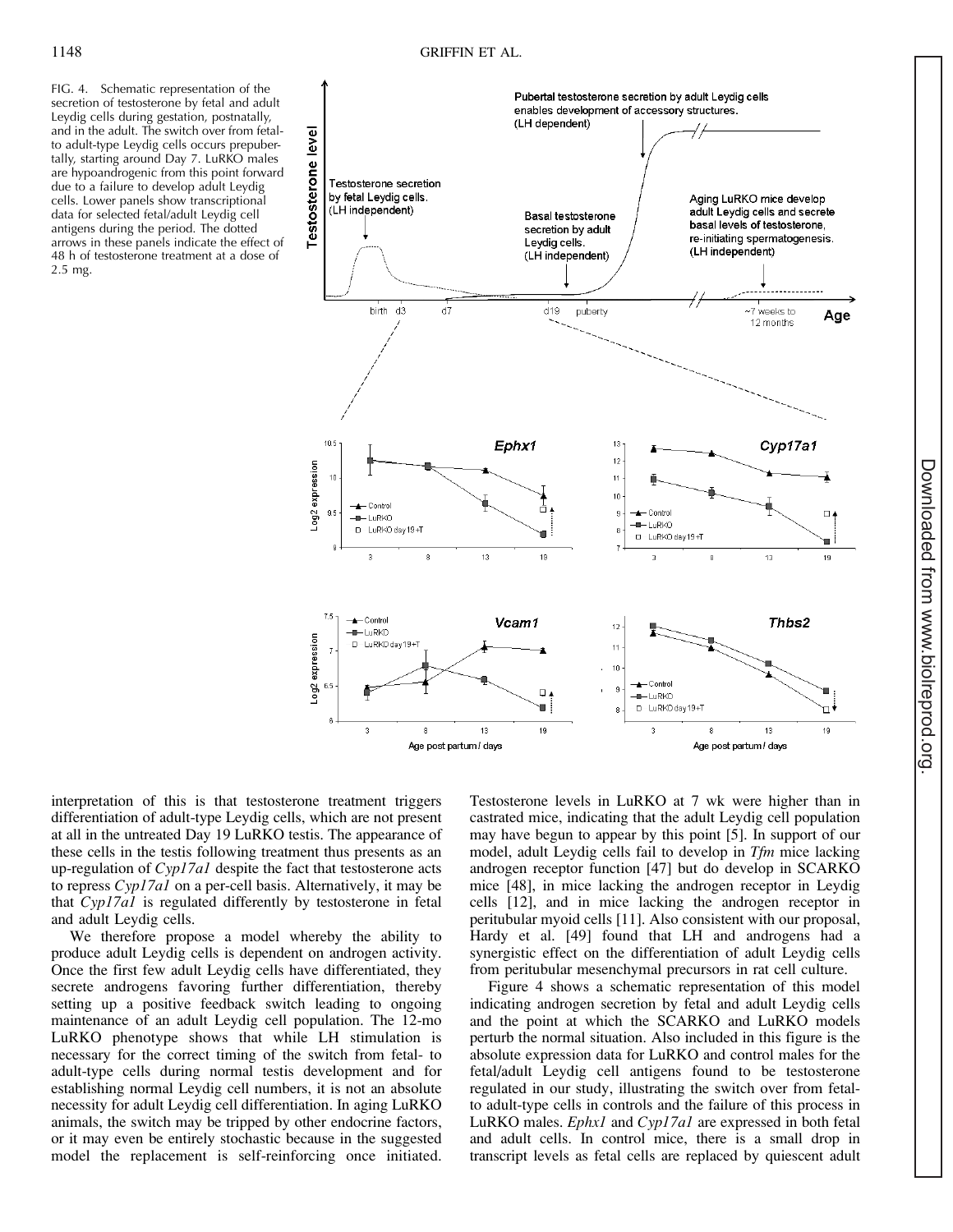cells (quiescent due to low LH levels at this age). In LuRKO, there is a progressive reduction relative to control as the adult cells fail to develop. Testosterone treatment allows adult cell development and increases levels of these transcripts. *Vcaml* is expressed specifically in adult Leydig cells. It becomes activated between Days 8 and 13 in control males but not in LuRKO. Testosterone treatment of LuRKO males increases the levels of this transcript. Thbs2 is expressed specifically in fetal Leydig cells. It decreases markedly in control males throughout development as fetal cells are replaced. In LuRKO, transcript levels are a little higher due to the retention of fetal-type cells. Testosterone treatment lowers the level of this transcript, implying that testosterone represses fetal Leydig cell activity and/or triggers their replacement by adult Leydig cells.

The model makes three key predictions, which we aim to test in future experiments.

- 1. Low-dose testosterone therapy in LuRKO will allow resumption of spermatogenesis without being sufficient to trigger testicular descent and accessory gland development, that is, it will mimic the 12-mo-old LuRKO phenotype.
- 2. Testosterone therapy will drive Leydig cell maturation in the absence of LH; thus, in rescued LuRKO mice, the Leydig cells should show an adult phenotype.
- 3. Once the adult Leydig cells are present in the testis, they will be able to maintain the necessary basal testosterone level; thus, in rescued LuRKO mice, spermatogenesis will continue even if testosterone treatment is subsequently stopped.

A final question to pose is what is the biochemical basis of the delayed Leydig cell maturation in LuRKO? Clues to this can be found by looking to the transcriptional changes found in common between all the analyzed ages, in particular, the changes seen at Day 3. In this regard, a clear conclusion from the gene ontology pathway analysis is that genes affecting the WNT pathway and cell adhesion are up-regulated in LuRKO; however, the specific type of adhesion involved is age dependent. Focal adhesion genes and matrix adhesion genes, including integrins Itga6 and Itga11, collagens Col3a1 and Col5a2, laminins Lama1 and Lamc1, vitronectin, fibronectin, actinin Actn4, and beta actin, were up-regulated at all ages. Tight junction genes, including key junction components claudin Cldn1 and occludin Ocln, were only up-regulated from Day 19 onward.

The later effect on tight junctions is likely to be a downstream consequence of hypoandrogenism, although the interpretation is complex because flutamide has been shown to down-regulate tight junction components in rat testes [50], contrary to the up-regulation seen here. Since the focal/matrix adhesion effects are seen in the paired  $t$ -test analysis, which examines all the days including Day 3, these appear to be testosterone-independent effects of LH and may relate to the correct maturation of Leydig cells. The origin of mature Leydig cells is unclear in that they do not appear to differentiate directly from fetal cells. Peritubular mesenchymal cells and perivascular smooth muscle cells have both been proposed as candidate stem cells for this population, with the evidence largely favoring the former. These mesenchymal cells are also the precursors for the peritubular myoid cell lineage in the adult testis [51]. A fruitful avenue for future study will be the influence of testosterone on the precursor mesenchymal cells. Does testosterone affect the decision of whether to become an adult Leydig cell or a mature myoid cell? In particular, is it a necessary permissive factor allowing differentiation of adult Leydig cells? What junctional connections exist between peritubular mesenchymal cells and other cell types, and do alterations in these connections affect mesenchymal cell fate?

#### ACKNOWLEDGMENTS

The luteinizing hormone receptor knockout model (LuRKO), which was developed by Dr. Fu-Ping Zhang, was a kind gift of Professor Ilpo Huhtaniemi. Measurements of serum testosterone levels (see Supplemental Data S1) were performed by Professor Peter O'Shaughnessy. We thank Dr. Oriane Chausiaux for assistance with RNA preparation, and Jo Bacon for assistance with qPCR validation (see Supplemental Data S4).

#### REFERENCES

- 1. Greep RO, Fevold H. The spermatogenic and secretory function of the gonads of hypophysectomised adult rats treated with pituitary FSH and LH. Endocrinology 1937; 21:611–619.
- 2. Kumar TR, Wang Y, Lu N, Matzuk MM. Follicle stimulating hormone is required for ovarian follicle maturation but not male fertility. Nat Genet 1997; 15:201–204.
- 3. Dierich A, Sairam MR, Monaco L, Fimia GM, Gansmuller A, LeMeur M, Sassone-Corsi P. Impairing follicle-stimulating hormone (FSH) signaling in vivo: targeted disruption of the FSH receptor leads to aberrant gametogenesis and hormonal imbalance. Proc Natl Acad Sci U S A 1998; 95:13612–13617.
- 4. Abel MH, Wootton AN, Wilkins V, Huhtaniemi I, Knight PG, Charlton HM. The effect of a null mutation in the follicle-stimulating hormone receptor gene on mouse reproduction. Endocrinology 2000; 141:1795– 1803.
- 5. Zhang FP, Poutanen M, Wilbertz J, Huhtaniemi I. Normal prenatal but arrested postnatal sexual development of luteinizing hormone receptor knockout (LuRKO) mice. Mol Endocrinol 2001; 15:172–183.
- 6. Lei ZM, Mishra S, Zou W, Xu B, Foltz M, Li X, Rao CV. Targeted disruption of luteinizing hormone/human chorionic gonadotropin receptor gene. Mol Endocrinol 2001; 15:184–200.
- 7. Singh J, O'Neill C, Handelsman DJ. Induction of spermatogenesis by androgens in gonadotropin-deficient (hpg) mice. Endocrinology 1995; 136:5311–5321.
- 8. Spaliviero JA, Jimenez M, Allan CM, Handelsman DJ. Luteinizing hormone receptor-mediated effects on initiation of spermatogenesis in gonadotropin-deficient (hpg) mice are replicated by testosterone. Biol Reprod 2004; 70:32–38.
- 9. Pakarainen T, Zhang FP, Mäkelä S, Poutanen M, Huhtaniemi I. Testosterone replacement therapy induces spermatogenesis and partially restores fertility in luteinizing hormone receptor knockout mice. Endocrinology 2005; 146:596–606.
- 10. De Gendt K, Swinnen JV, Saunders PT, Schoonjans L, Dewerchin M, Devos A, Tan K, Atanassova N, Claessens F, Lécureuil C, Heyns W, Carmeliet P, et al. A Sertoli cell-selective knockout of the androgen receptor causes spermatogenic arrest in meiosis. Proc Natl Acad Sci U S A 2004; 101:1327–1332.
- 11. Zhang C, Yeh S, Chen YT, Wu CC, Chuang KH, Lin HY, Wang RS, Chang YJ, Mendis-Handagama C, Hu L, Lardy H, Chang C. Oligozoospermia with normal fertility in male mice lacking the androgen receptor in testis peritubular myoid cells. Proc Natl Acad Sci U S A 2006; 103:17718–17723.
- 12. Xu Q, Lin HY, Yeh SD, Yu IC, Wang RS, Chen YT, Zhang C, Altuwaijri S, Chen LM, Chuang KH, Chiang HS, Yeh S, et al. Infertility with defective spermatogenesis and steroidogenesis in male mice lacking androgen receptor in Leydig cells. Endocrine 2007; 32:96–106.
- 13. O'Shaughnessy PJ, Baker P, Sohnius U, Haavisto AM, Charlton HM, Huhtaniemi I. Fetal development of Leydig cell activity in the mouse is independent of pituitary gonadotroph function. Endocrinology 1998; 139: 1141–1146.
- 14. O'Shaughnessy PJ, Morris ID, Huhtaniemi I, Baker PJ, Abel MH. Role of androgen and gonadotrophins in the development and function of the Sertoli cells and Leydig cells: data from mutant and genetically modified mice. Mol Cell Endocrinol 2009; 306:2–8.
- 15. Huhtaniemi I, Pelliniemi LJ. Fetal Leydig cells: cellular origin, morphology, life span, and special functional features. Proc Soc Exp Biol Med 1992; 201:125–140.
- 16. Baker PJ, Sha JA, McBride MW, Peng L, Payne AH, O'Shaughnessy PJ. Expression of 3beta-hydroxysteroid dehydrogenase type I and type VI isoforms in the mouse testis during development. Eur J Biochem 1999; 260:911–917.
- 17. O'Shaughnessy PJ, Willerton L, Baker PJ. Changes in Leydig cell gene